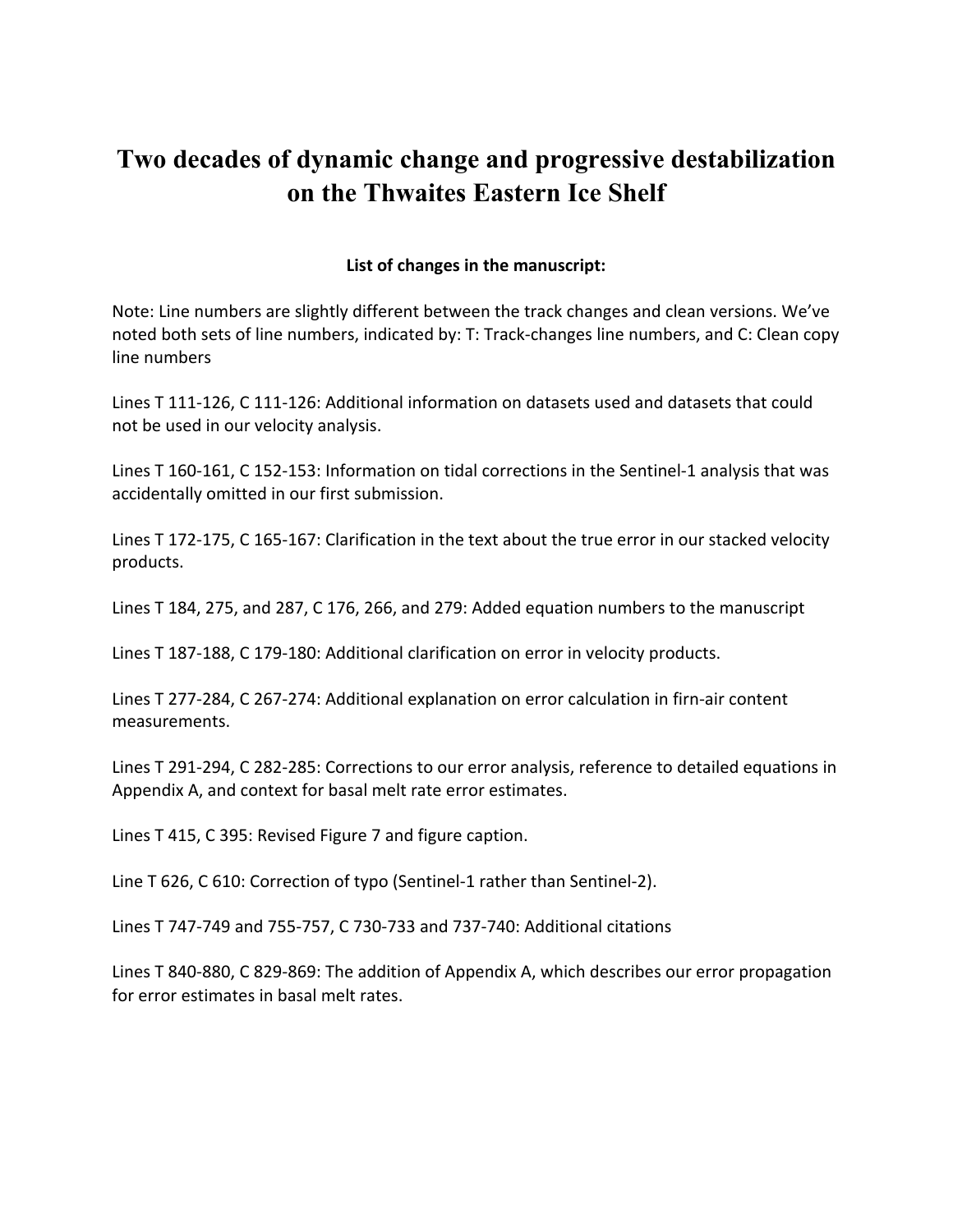#### **Responses to reviewer comments**

*Reviewer comments in Italics;* Author responses in normal font

#### **Reviewer 1:**

**Reviewer comment:** *This manuscript by Alley and others reports on the evolution of the Thwaites Eastern Ice Shelf over the past 20 years. They use an impressive suite of remotely sensed observations to show its transition from a flow regime largely controlled by the faster flowing Thwaites Ice Tongue, to a largely independent regime following the near complete loss and structural weakening of the Thwaites Ice Tongue around 2007. Importantly they also show the evolution of the TEIS after its decoupling with the Thwaites Ice Tongue and show a progressive weakening in the shear zone near its pinning point and a clear divergence in flow, which is essentially ripping the ice shelf apart. On the basis of these observations the authors hypothesize three potential routes to further destabilization of the TEIS over the timescale of years to a couple of decades. These are important conclusions given the importance of the TEIS in providing buttressing to the Thwaites Glacier.*

*This is a very impressive manuscript and I found it an enjoyable read. The manuscript is packed with excellent detail, it is well illustrated and I found it very easy to follow. The discussion and conclusions are appropriate given the results presented. I recommend publication as is.*

**Author response:** We sincerely thank the reviewer for taking the time to read our manuscript and for the very positive comments. We have done our best to maintain the current methods and conclusions endorsed in this review as we responded to the comments from Reviewer 2.

#### **Reviewer 2:**

**Reviewer comment:** *Alley et al. present a manuscript describing the evolution of the Thwaites Eastern Ice Shelf (TEIS). As Thwaites is a key glacier for understanding and predicting the future contribution of the West Antarctic Ice Sheet, this study of TEIS brings new information on its dynamic and geometric changes that are certainly important to the community. TEIS buttresses a large portion of Thwaites that has displayed only moderate dynamic changes compared to the main ice tongue. Losing this remaining "barrier" could mean a larger Thwaites debacle in the future and thus an increased contribution of the glacier to sea level rise. To study TEIS, the authors used remotely-sensed observations from MODIS, Landsat-8, Sentinel-1 to document its dynamic and complement them with elevation measurements from ICESAT-1&-2 and optical stereo elevation models from REMA to derive lagrangian elevation changes and basal melt.* 

*If the approach is globally sound, I regret however that this study does not use the best existing data or methodology, and that the presentation of some results or the calculation of errors are not more careful because it may weaken the credibility of the results. Therefore I suggest a major revision of the manuscript before it is suitable for publication.*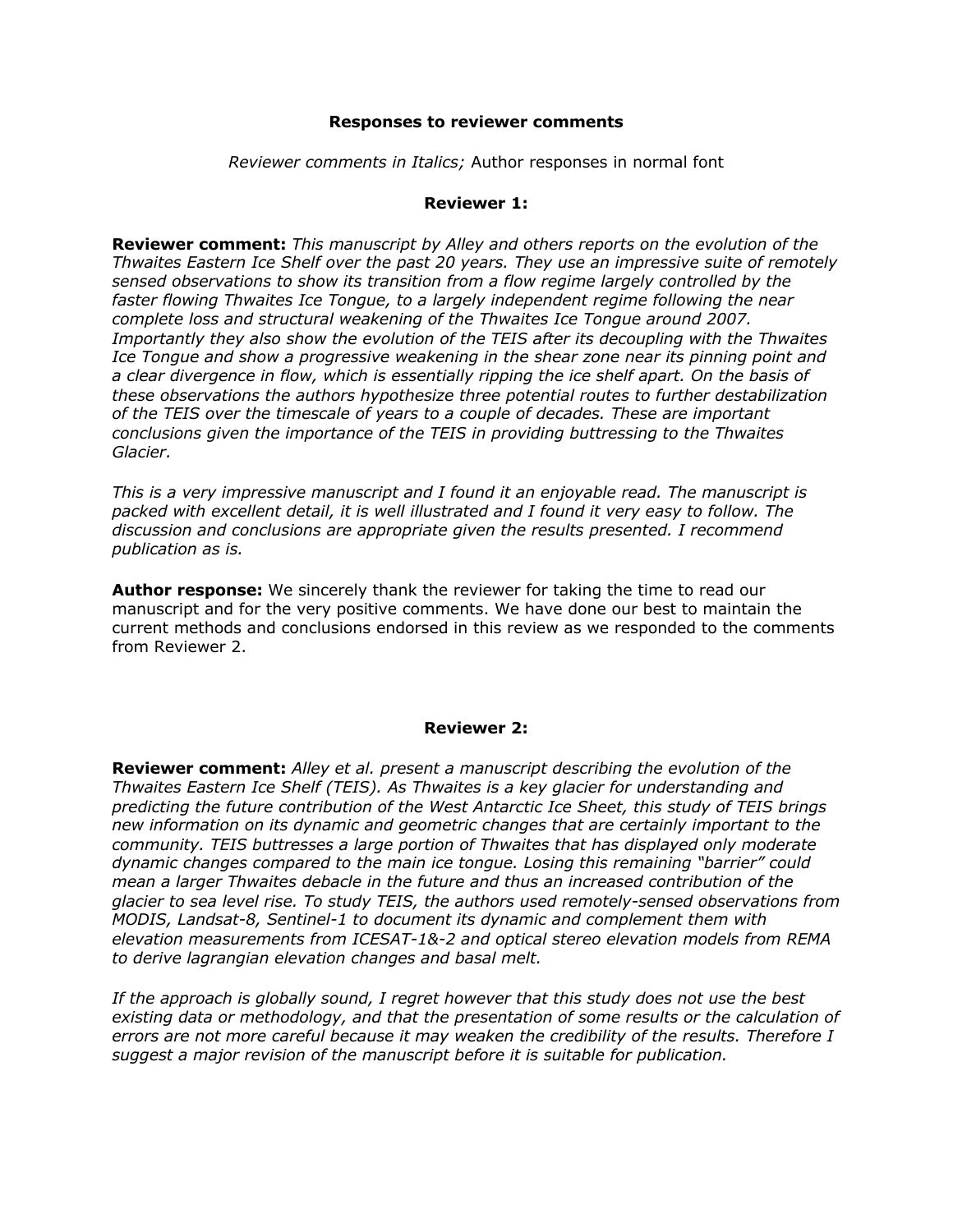**Author response:** We thank the reviewer for spending the time to carefully read and consider our manuscript, and for endorsing our sound approach. We believe that, with further explanation, the reviewer will be pleased with our thoroughness in our current analysis, and agree that we have used the best available data for our specific aims. In the text below, the reviewer has identified one important method that we forgot to mention in the text, made an excellent suggestion for improving one of our figures, and requested further clarification about our error analysis methods. We offer improvements based on all of these comments. However, the reviewer's main comments also suggest adding 10 additional or extended datasets to our manuscript and focusing on alternative research goals. We sincerely hope that the reviewer or others will use many of these datasets in the future to carry out the suggested analyses, which are highly complementary to the work presented in this study. However, they are beyond the scope of this manuscript and would not alter our conclusions, which the reviewer agrees are important to the continued study of Thwaites Glacier.

# *Reviewer comment:*

# *Speed observations:*

*While their results are interesting in documenting the progressive weakening of the floating ice shelf, I believe that the existing observations to analyze the TEIS dynamic evolution are underutilized. A large part of the analysis is based on the use of MODIS with a quite low spatial resolution. These data are used to calculate velocity changes, strain rate evolution but also to calculate elevation changes and submarine melt with a Lagrangian approach. However, one may wonder about the robustness of these calculations in view of the large errors associated with these measurements. With an error of several hundred meters per year for an ice shelf flowing at less than 1 km/year, the error on the flow direction is quite large (several tens of degrees). We can therefore question the validity of the measurements with the Lagrangian approach, as well as the calculations of strain rates. Even with filtering and large spatial smoothing, it is clear that the MODIS results form unrealistic patches where the flow direction and amplitude do not seem very homogeneous as it is visible in Figure 9 top-left. This is also visible in Figure 6 where the combined registration seems to bring many biases (especially in 2018) that are not present in the Sentinel-1 record alone. If the MODIS observations were the only ones available to document the velocities in the years 2000 to 2010, I would not see too many problems to use them as they would be the only existing source of information. But, as far as I know, there are many other instruments that allow measurements during this period (even if, of course, this would not match the amount of observations obtained during the last years with the Sentinels and Landsat). Thus the authors could have used higher resolution data from ENVISAT/ASAR, ALOS/PALSAR, RADARSAT, Landsat-7 (between 1999 and 2003) or even ASTER which are publicly available. Some of the speed measurements using these instruments are already available at NSIDC if I am not mistaken and should therefore be considered.* 

**Author response:** We explored the datasets suggested here during the initial preparation of our manuscript, and unfortunately they do not provide the coverage or accuracy that the reviewer is hoping for here. Data from ENVISAT/ASAR, ALOS/PALSAR, and RADARSAT, along with several other sensors, are incorporated into the MEaSUREs velocity data that are distributed through NSIDC. Annual velocity grids are available starting in 2005, five years after the beginning of our analysis. Our understanding of the controls on Thwaites Eastern Ice Shelf (TEIS) flow depend crucially on the time period between 2000 and 2005, when the influence of the Thwaites Western Ice Tongue (TWIT) evolved very rapidly. Without data from that time period, we would be missing significant evidence for our conclusions, and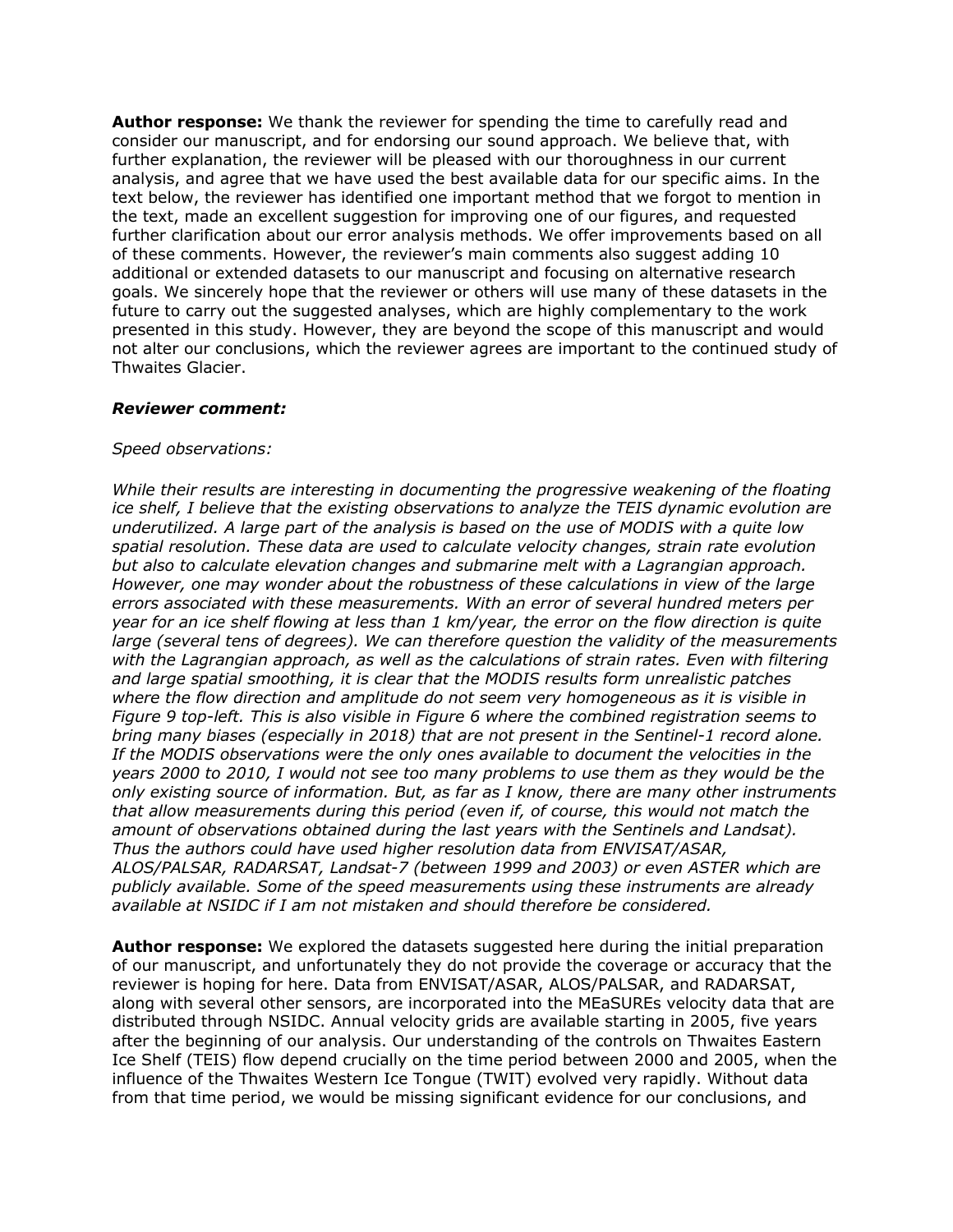these data are provided primarily by MODIS. Furthermore, the annual grids that are available from MEaSUREs lack the spatial resolution and coverage provided by the MODIS data. Annual MEaSUREs grids are provided at 1-km resolution, while our analysis is at 500 m resolution, and several of the grids have significant missing data in the central TEIS. While these data could be processed at a higher resolution, the required work would be appropriate for a separate project, and reprocessing would regardless not solve the coverage issue in either space or time. Ultimately, the available InSAR data would not improve the data needed for our conclusions, and the inclusion of available products would decrease our spatial resolution, which is important for accurate Lagrangian analyses later in the paper. We have noted this in lines T 117-119, C 117-119 in the text.

The reviewer also suggested using Landsat-7 between 1999 and 2003 and ASTER. We have already included all available Landsat-7 data in our analysis, including from that time period, as it is included in the ITS\_LIVE data cited in the text. We have clarified this in lines 111-115 in the text.. We worked extensively with ASTER during our data preparation, and unfortunately found that it was not suitable for the analysis. There are relatively few images of this area available from ASTER, and many of the ones that are available suffer from cloud cover. During the 13-year period between 2001 and 2013, when Landsat-8 data are unavailable, three seasons lack any cloud-free imagery of the TEIS at all, and four more have a single day of data with incomplete coverage of the ice shelf, severely limiting the potential for successful velocity correlations. In addition, many mid-shelf correlations from ASTER imagery are unsuccessful. This is now noted in lines T 115-117, C 115-117.

Aside from the lack of availability from other datasets, we find that the MODIS data are sufficiently accurate for our analysis. The error figure that the reviewer cites of "several hundred meters per year" and "several tens of degrees" could be reasonable for a single correlation, but it overestimates the error for the averaged grids we have provided; as shown in figure 2, error bars are at maximum approximately +/-100 m/year, typically under 10% of the flow speed, or  $+/-10$ ° (these error bars are considerably smaller later in the record, when Landsat-8 data are available). We have revised the text in lines T 172-175, C 165-167 to make the true error ranges in our stacked velocity grids clearer. Furthermore, the velocity changes that we discuss in the conclusions that are important in understanding the overall ice-flow history on the TEIS are well outside the error bars, giving us confidence in the conclusions.

Overall, we believe that we have used all available velocity datasets that add value to this analysis, and that the data that are available are sufficient for the conclusions we have drawn.

*Reviewer comment: Concerning the Sentinel-1 processing, it seems that the tidal signal is not corrected while this signal strongly affects the range component of the Sentinel-1 at 6 and 12-day repeat cycles. This problem is probably mitigated by the fact that the data are averaged by quarters. Nevertheless, this may lead to additional errors that are currently not taken into account and therefore should be at least discussed to evaluate the impact it has on the data.* 

**Author response:** Thank you for catching our omission - we have corrected for tides using CATS 2008 in the Sentinel-1 processing, we just forgot to note this correction in the text. We have noted this in lines T 160-161, C 152-153.

*Reviewer comment: Elevation data and basal melt rate:*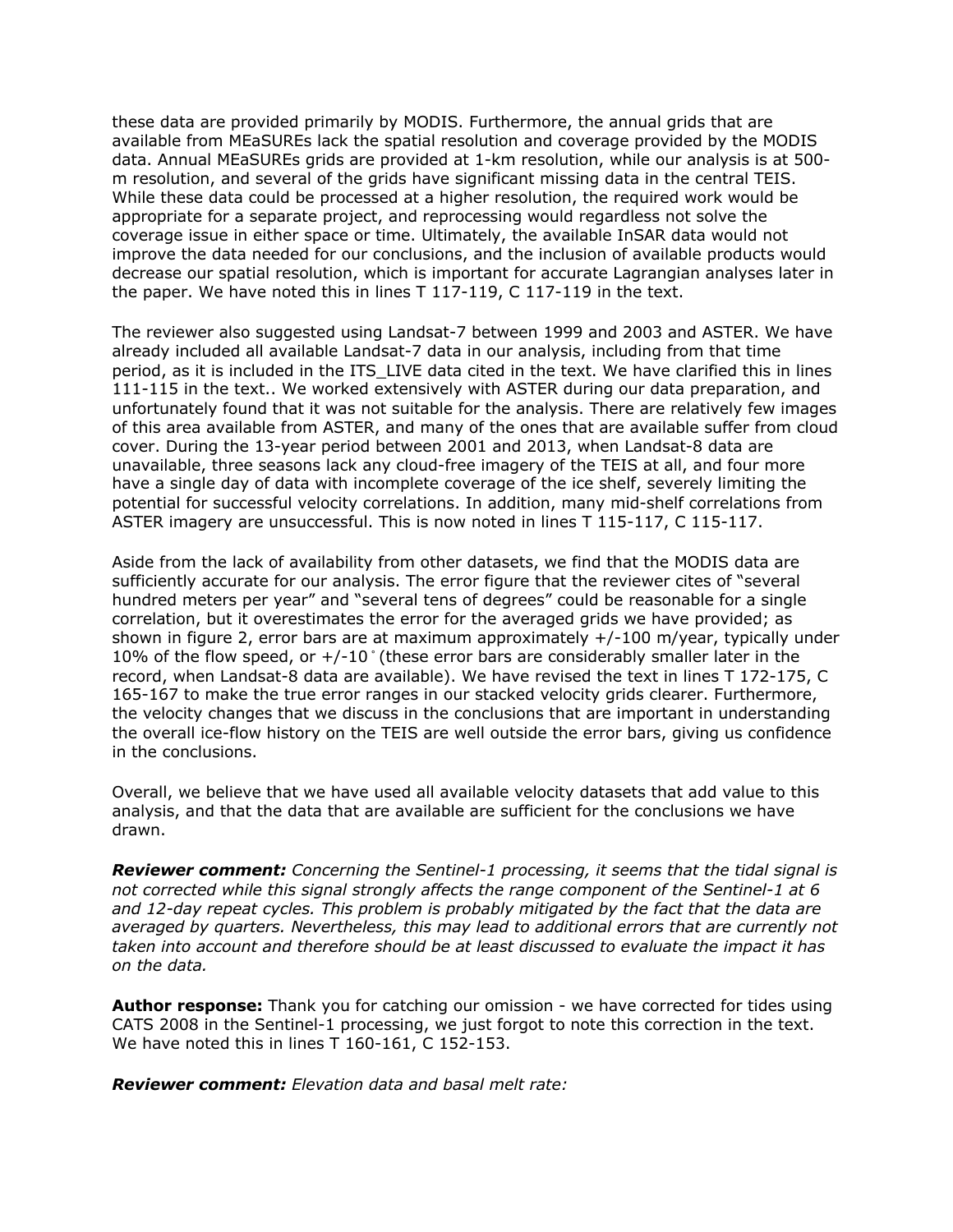*Regarding the elevation data, the authors use the REMA as a reference to compute lagrangian elevation changes compared to IceSAT (2002-2009) and IceSAT-2 (2018 present). REMA is vertically referenced to CryoSAT-2 elevation. Why not use directly the CryoSAT-2 observations ? If this is due to possible error due to penetration in Ku-Band in firn and/or snow, then the same concern could be raised for the calibration of REMA.* 

**Author response:** Many other authors (e.g. Smith et al. 2020) have carried out Eulerian analyses of ice-thickness change and basal melt on Antarctic ice shelves, including the TEIS. These analyses are well-suited to large-area averages, as effects of ice-thickness advection largely cancel out. However, we wanted to examine spatial variability in ice- thickness change and basal melt at a higher resolution than has been necessary for many past analyses, which requires a Lagrangian approach. Because Lagrangian approaches require migration of measurements from the measurement epoch to a reference grid, we either need to use a full-coverage DEM or to interpolate between points from an altimeter. As the REMA mosaic shows, the topography of the TEIS is complex and varies on spatial scales smaller than can be captured by interpolating between CryoSat-2 point measurements. It is therefore better to use the altimetry data to reference a full-coverage DEM, as has been done with REMA.

*Reviewer comment: It is also unclear if the authors have used individual REMA strips from GeoEye and Worldview acquired between in 2013 and 2014 and then referenced them to CryoSAT-2 themself, or if they used an already mosaicked REMA product where they have no real control on the quality of the results. I imagine that it is the latter because otherwise there would have been the possibility to correct for the tides which apparently was not done. Here several other questions are raised: (1) why not use the complete REMA archive which provides data over a longer period (2012 to 2018) than 2013-2014? It would be possible to calculate the displacement directly on the REMA DEMs which would allow to obtain almost perfect co-registration for the Lagrangian calculation (much better than using flow velocities obtained by other sensors). Obviously the vertical errors would remain high (+/- 6m) but that does not seem to be too much of an issue here.* 

**Author response:** While some REMA DEMs are available spanning the mentioned time period between 2012 and 2018, almost all the coverage in this area is available between 2014 and 2016. Even with the high rates of change on TEIS, the errors associated with differencing two REMA DEMs during this time period would be too high to obtain meaningful results. Two other barriers stand in the way of this sort of analysis: 1. Lagrangian analysis requires a reference grid with complete or near-complete coverage, so that there is data availability at any location a point migrates to. This would necessitate mosaicking available DEM strips, which is exactly what has been done with REMA; we have neither the computing power nor the expertise to do this mosaicking better than the original REMA authors, which is why we have used a single REMA mosaic tile. 2. We have shown that velocities on the shelf have changed significantly over time. With incomplete coverage from REMA strips, we would not be able to obtain annual velocity grids that capture these changes, instead having to rely on longer time-averages that would miss these changes and introduce larger errors into the Lagrangian analysis. Our annual velocity analysis is thus more suitable for Lagrangian calculations on the TEIS.

*Reviewer comment: (2) Why not use CryoSAT-2 directly, using these observations, there would also be the possibility to correct the tides which cannot be done in the REMA mosaic.*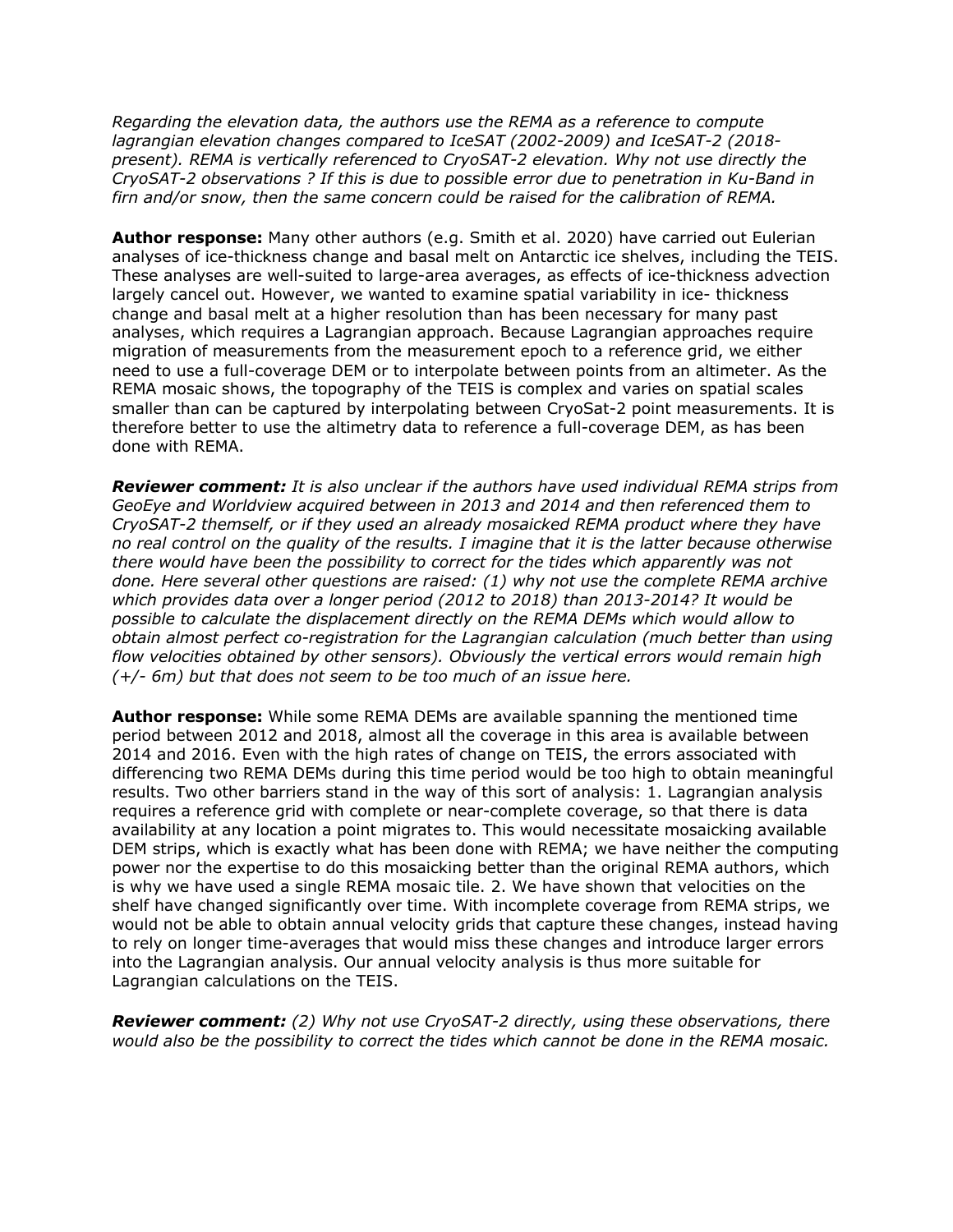**Author response:** As noted above, a Lagrangian analysis requires a gridded dataset, and gridding of available CryoSat-2 data does not have the necessary resolution to capture the high spatial variability in TEIS topography.

*Reviewer comment: (3) As a complement, there might have been the possibility to obtain high resolution elevation data from TanDEM-X that would have been the perfect complement for this study.* 

**Author response:** As the reviewer notes, this is a great idea for a complementary study that could extend the work done here. However, it is well outside the scope of our methodology, and the conclusions we have drawn are well within the error bounds of our data, so this additional dataset is unnecessary in the current study.

*Reviewer comment: (4) Lidar data from Operation IceBridge probably exist during the studied period and would certainly provide constraints from REMA DEMs or add additional measurements to IceSAT. Why not include them ?* 

**Author response:** As in the previous question, a complementary study could certainly decide to go in this direction, but it would add little to the analyses we have presented. IceBridge lidar data are sparse on the TEIS; the year with the most extensive data coverage is 2009, when 6 flight lines crossed the TEIS. All other years have even sparser coverage. Coverage that coincides with collection of REMA DEMs is far too sparse for effective vertical referencing. In addition, IceBridge data collection began after the ICESat era, which means that there is little to no separation in time between the available IceBridge transects and REMA DEMs. With less vertical change over a shorter period of time, trends would not fall outside the error range. We believe the IceBridge data are extremely valuable for analyses of specific areas, and our team has a separate study in review that utilizes these data, but they add little to the large-scale analyses that are the subject of this study.

*Reviewer comment: If the authors seem to have done a good job in correcting for tides, taking into account the firn to convert elevation to ice thickness and surface mass balance in the melt rate calculation, it is unfortunate that these corrections are not shown as supplemental material of the paper as maps. In the same way, error maps could be shown to evaluate spatially the robustness of the different observations. I am also unsure if the evolution of firn air content over time is taken into account when calculating thickness changes.* 

*The error calculation for the elevation changes and for the melt rate calculation remains also rather unclear. The errors for the firn and for the SMB are not provided. The error for elevation changes are estimated to be to the order of 1 m/yr, therefore the error on melt rate without the additional errors coming from firn, surface mass balance or flux divergence should be alone about 10 times larger (9.41 to be exact with the chosen density in seawater and ice) but surprisingly the authors found basal melt error lower than for the surface elevation changes. This needs to be clarified.* 

**Author response:** Tide corrections are derived from the freely available CATS2008 model (https://www.esr.org/research/polar-tide-models/list-of-polar-tide-models/cats2008/), and maps of tidal variation can be readily created using this model. As the data were collected at many different times, it would be impractical to show all of these maps, even in supplementary information. The model used for firn air content and surface mass balance are at a very coarse spatial resolution, so a single average value is available for the TEIS; our error is therefore an area-averaged estimate for the TEIS, and showing this as a map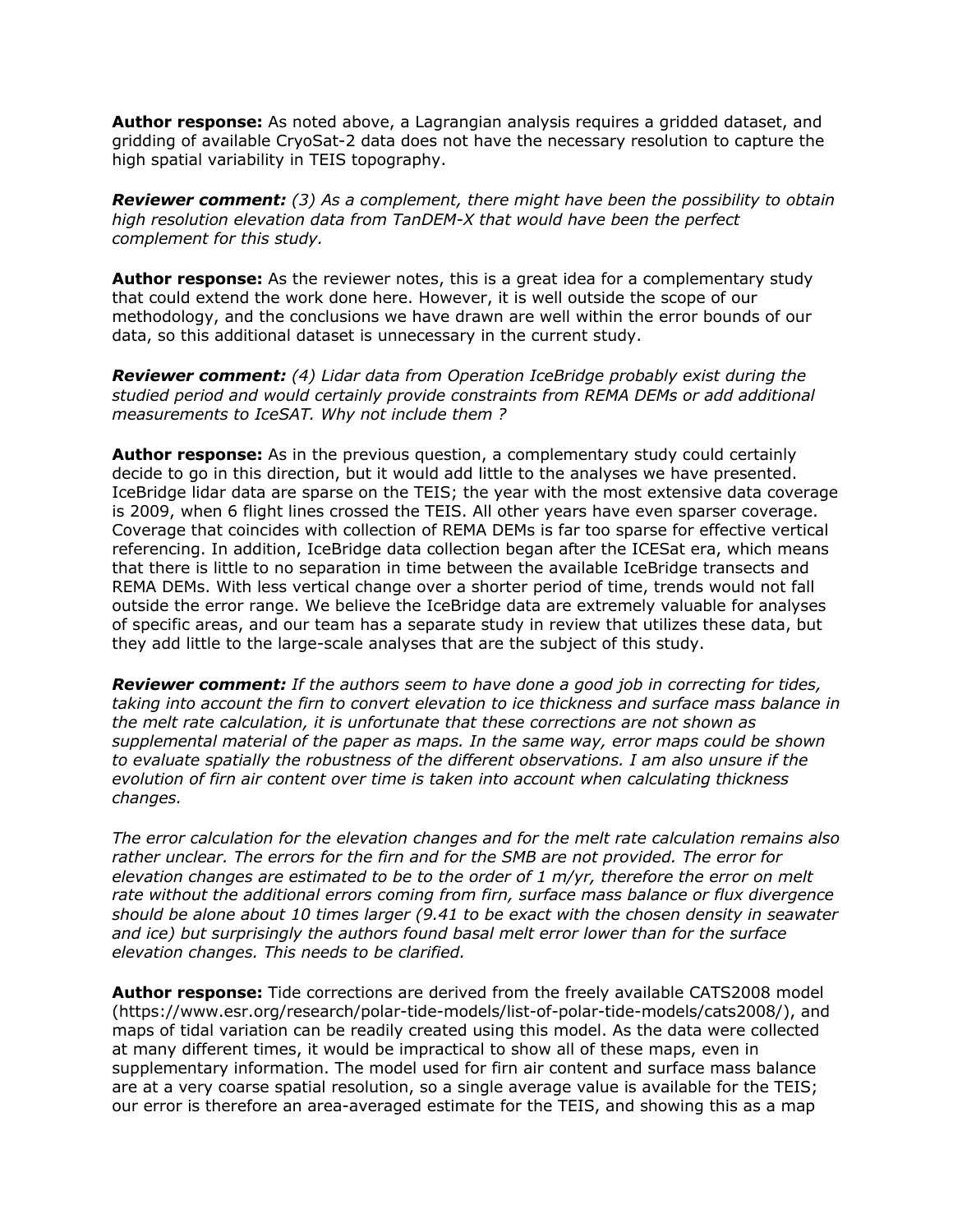would be uninformative. We have adjusted our analysis to include the firn-air content (FAC) generated from BedMachine, which takes into account spatial variability across the TEIS, and use the SNOWPACK model to estimate a spatially averaged variability over the time period of our study. This variability in time is used to make an error estimate of 1 m for FAC, which we use in our error analysis for basal melt rates. These adjustments are noted in lines T 277-284, C 267-274.

Thank you for the very detailed reading of our manuscript; we inadvertently used the error associated with surface height change (dh/dt) rather than the error for ice thickness change (dH/dt) in our basal melt error analysis. We have corrected the values in the text in lines T 291-292, C 282-283 and added detailed explanations of our calculations in Appendix A. The correct basal melt error calculations are: 11.5 m/yr for REMA to ICESat-2, and 7.2 m/yr for ICESat to REMA. Note that, despite the high values attributable primarily to the uncertainty in REMA, the areas of high basal melt that we have noted in the text as important (particularly in the shear zone upstream of the pinning point) have basal melt rates in the range of 10-20 m/yr, with the highest values more than 50 m/yr, which is well outside of this error range, and does not call any of our conclusions into question. We also note that the consistency between the ICESat/REMA and REMA/ICESat-2 epochs suggests that error over most of the shelf is considerably lower than this estimate, although the sparse data from ICESat prevents a more robust analysis of this similarity.

*Reviewer comment: Figure 7 is not very appealing. The use of point shapefile to show changes in surface elevation and basal melt makes the graph quite messy and complicated to read. It would have made much more sense to create an interpolated and filtered spatial map from this point cloud. An evaluation of the total melt and a comparison with existing results would have been welcome. Melt rates are evaluated for two periods 2003-2013 and 2013-2020 with IceSAT and IceSAT-2, respectively. However I could not find any analyses of potential changes in melt pattern or elevation changes. How much the basal melt has changed ? What are the implications of relative changes in thickness ?* 

**Author response:** We agree with the reviewer that the point representation we have presented is not ideal. We had presented it in this way in order to have a consistent symbology between the ICESat and ICESat-2 data points. While we could create an interpolated and filtered spatial map of the ICESat-2 data with reasonable coverage of the ice shelf, a similar presentation of the ICESat data is not reasonable, as they are far too sparse for interpolation on an ice shelf with so much topographic variability. We have revised Figure 7 with the ICESat data appropriately left in a point representation and the ICESat-2 data gridded across the entire shelf.

Because the ICESat data are so sparse and variability in thinning and basal melt rates so high, in addition to relatively high error estimates, our opportunity for comparison is very limited and we can have very little confidence in generalized statements of regional patterns of change based on the available data. However, consistency between the datasets in a few key areas of high basal melt rates and thinning rates suggests persistent forcing on average over the last two decades. As explored in detail in our discussions, this has important implications for the weakening of already-weak areas of the ice shelf. A more detailed study focusing on melt rates and changes in melt rates would be valuable, but it is not the goal of the current study.

*Reviewer comment: A vertical cross-section along the flowlines would have proved useful to illustrate the melt rate and thickness changes along TEIS, especially close to the pinning point and the grounding line. Potentially this could have been compared with OIB radar*